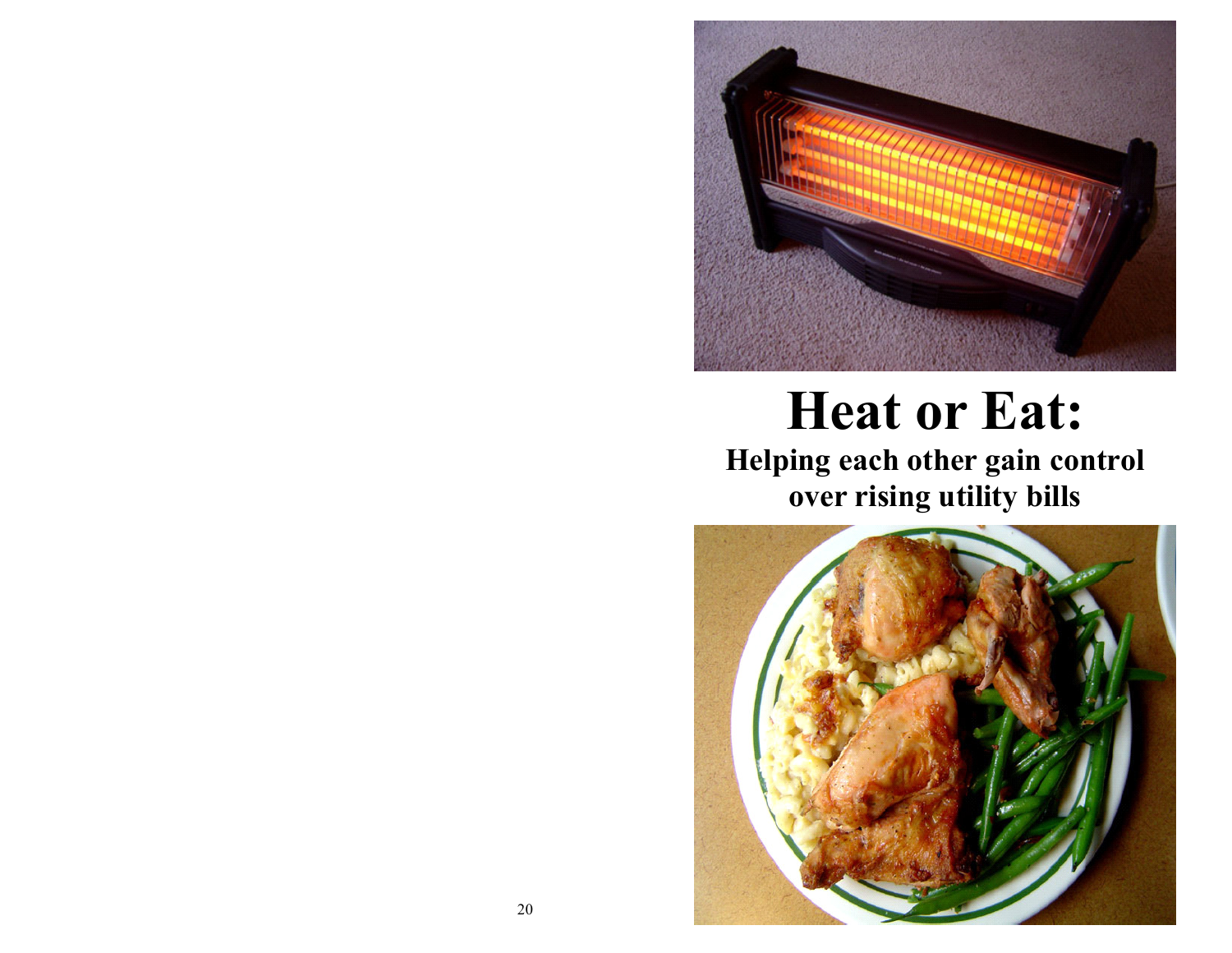## Index:

Personal Stories……………..pg. 3

Commentary………………...pg. 10

Focus on Utilities…………...pg. 11

Recommendations…………..pg. 14

For more information contact:

Hope House 916 St. Andrews St. New Orleans, Louisiana 70130

Brother Don Everard 504-525-2561

Michael Richardson michaelrichardson06@yahoo.com 336-972-2256

Written by: Michael Richardson and Don Everard

Hope House 916 St. Andrews St. New Orleans, Louisiana 70130 (504) 525-2561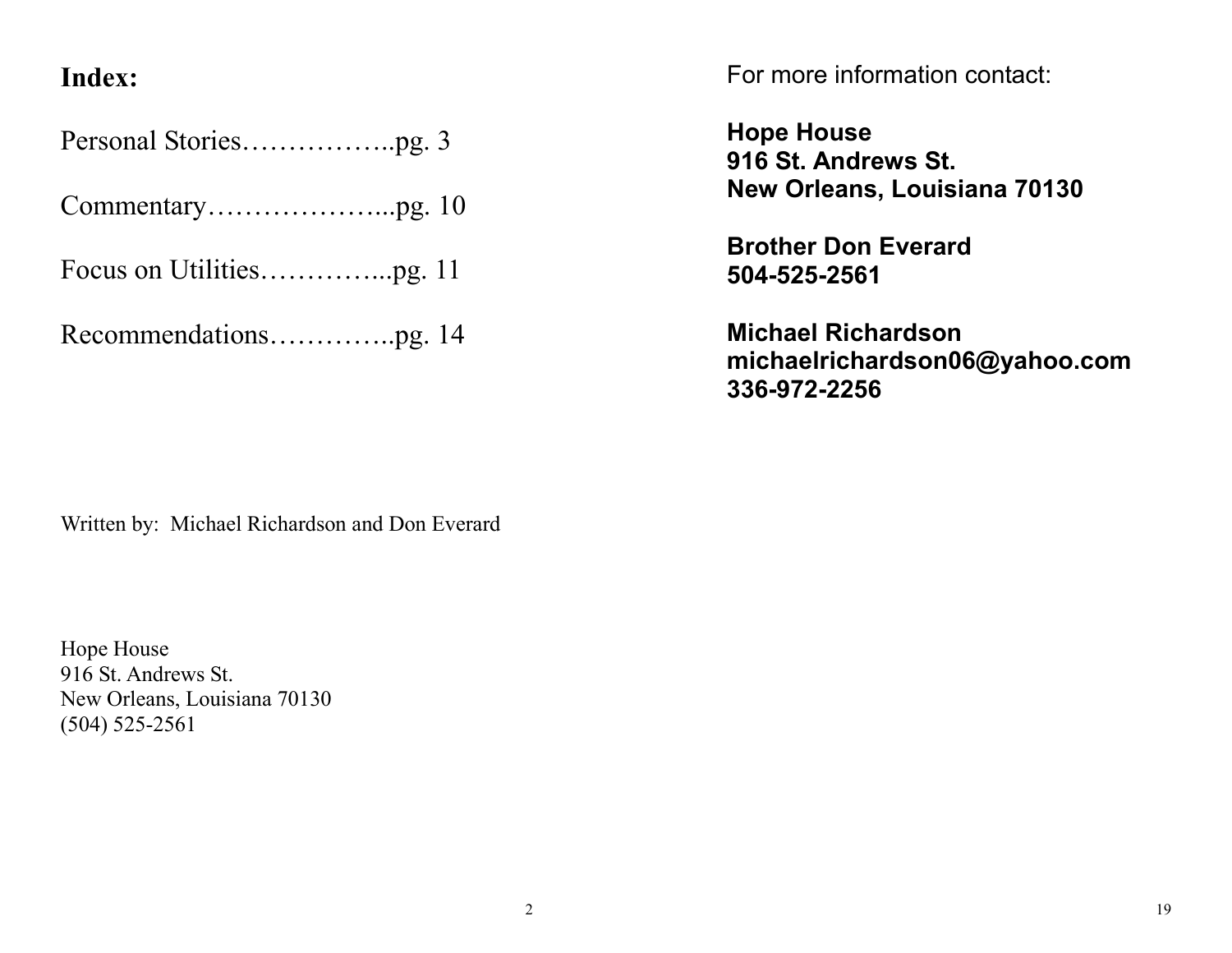# Media

- Provide more coverage on utilities issues, particularly as they affect low income people.
- Publish information on programs that provide energy assistance, and efficiency and conservation education.
- Have series on energy efficiency techniques that the average person can do in their home.

Personal Stories...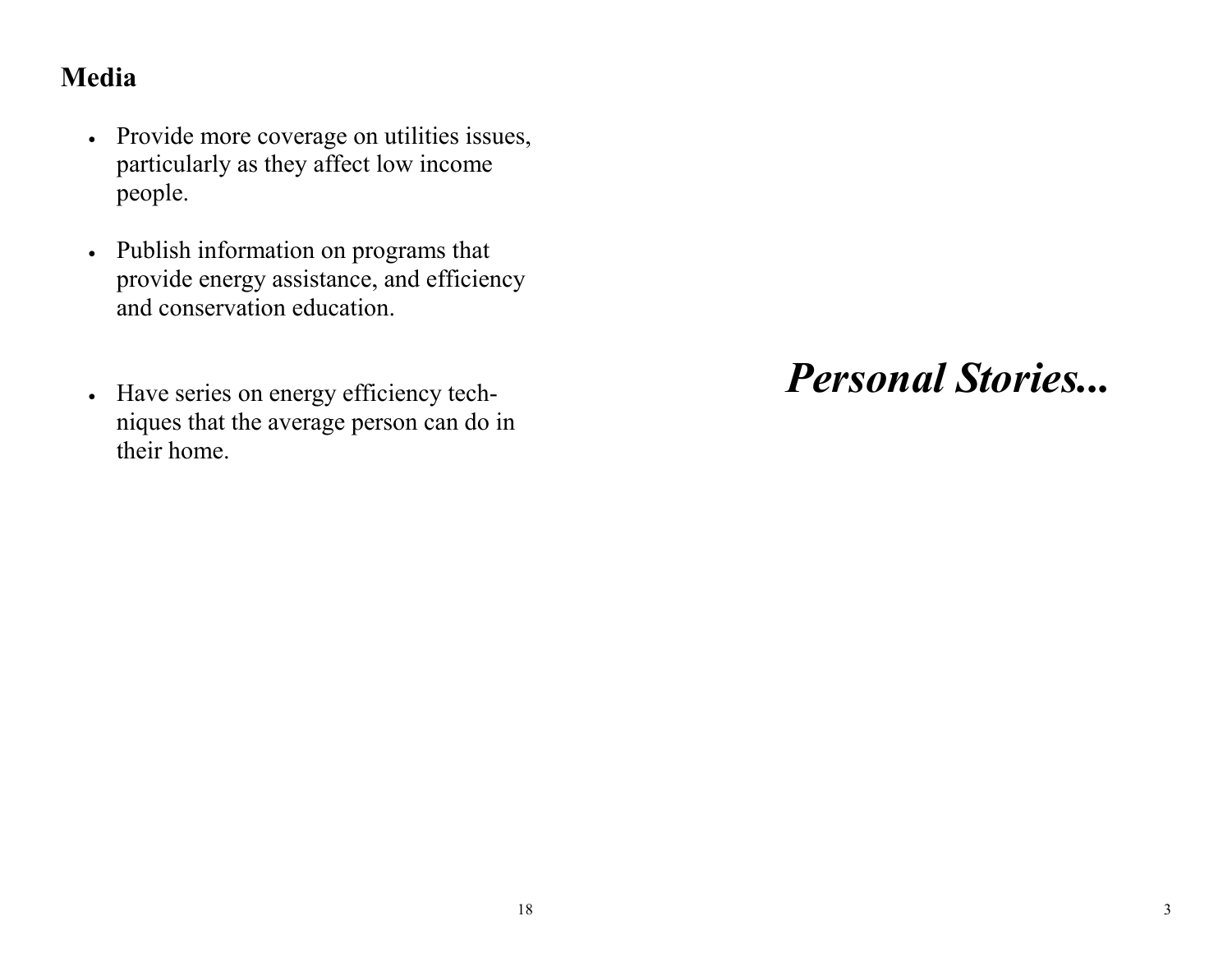36 year old Keesha Smith has had it rough attempting to make things work here in New Orleans. Trying to raise her 6 year old daughter on a fixed income when the father isn't around or helping, she struggles to find a way to survive. She has 7 children altogether but only cares for one of them. She had her first when she was 15. The others have been staying with her mother ever since the disasters of Katrina, her oldest being 19. Keesha is on SSI receiving only \$674 a month. Her one bedroom apartment once rented for \$435 but just recently went up on rent. She now pays \$600 leaving her with \$74 to spend on utilities and needs for her daughter. The home is old and in poor condition. She is in a dangerous community that is counterproductive for raising a child. On any given day she may have someone selling drugs from her front stoop. She does her best to cope with the environment. When it comes to food, she tries not to worry too much because she receives \$182 in food stamps. But stretching that money forthe month comes hard for a growing little girl.

Facing the daily struggles of wondering how the lights will stay on and how she can keep her cell phone on, she also has to deal with the battle of fighting HIV/AIDs. She found out she had it about 7 years ago; and luckily none of her children are infected. Keesha says, health wise, she tries to stay as energized as possible and as healthy as possible be cause she has a daughter to care for. But other than that she rarely thinks about it. Her main worries lie in making sure her lights, phones, and heat can stay on. She hates the fact that she can't give her daughter

### Churches, Non Profits, Neighborhood Organizations

- Provide community education for your members, constituents, neighbors about understanding their bills, energy conservation and energy efficiency
- Encourage members, constituents, neighbors to get training in energy efficiency so that they can help themselves and others use less electricity and gas.
- Organize your members, constituents, neighbors so that they can support organizations like Alliance for Affordable Energy in pushing for better energy policies.



Showing people how to read their meter during an energy workshop.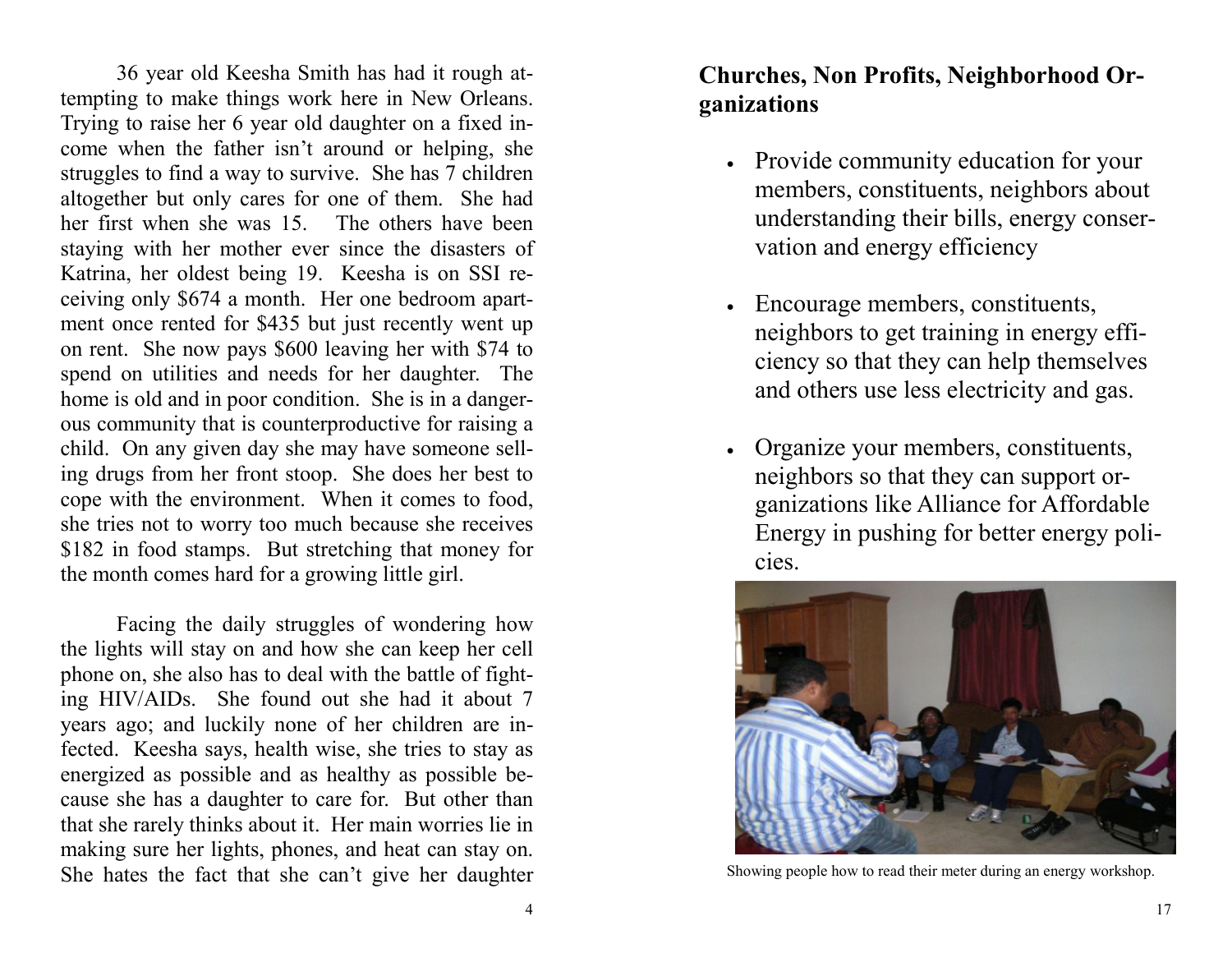### City Council

- Continue to push Entergy to invest more of its resources in weatherization and energy efficiency programs for rate payers
- Require Entergy to report monthly or bi monthly the number of residential disconnections resulting from nonpayment of bills. Make this data available to the public.
- Continue to challenge Entergy to work their budget to cut utility rates. Electric rates in New Orleans remain higher than the four areas reserved by Entergy Gulf States.
- Have Entergy sponsor regular town hall meetings to answer questions and hear the voices of the communities they service.

An energy efficient home in the 9th ward of New Orleans.



everything that she wants. "I'm tired of looking at my daughter and looking at a wish list; momma this is what I want my room to look like, this is what Iwant my house to look like," she says of her daughter.

Mentally and emotionally it stresses her out. She finds herself depressed because she can't provide like she would want to. She tends to be nervous and paranoid; always on edge cause any day they could be turning off the lights. Keesha doesn't know how she is going to pay her energy bill this month. On top of that her cell phone will be cut off in the next couple of weeks because she wasn't able to pay that bill. "It's really disgusting sometimes" she says, "bills going up, rent going up but wages are staying the same. Cost of living is going up but the wages aren't going up enough for it. It's not right." In the next couple of months she see's no lights, no phone. She sees a struggle. But with a strong spirit, Keesha continues to do her best to make a way. Willing to do anything in her power so that she doesn't have to go through any tougher hardships she continues to have faith. She says, "98 percent of its like a no win situation, but they say prayer changes things so I do just that, keep praying."

Low income home in New Orleans community.

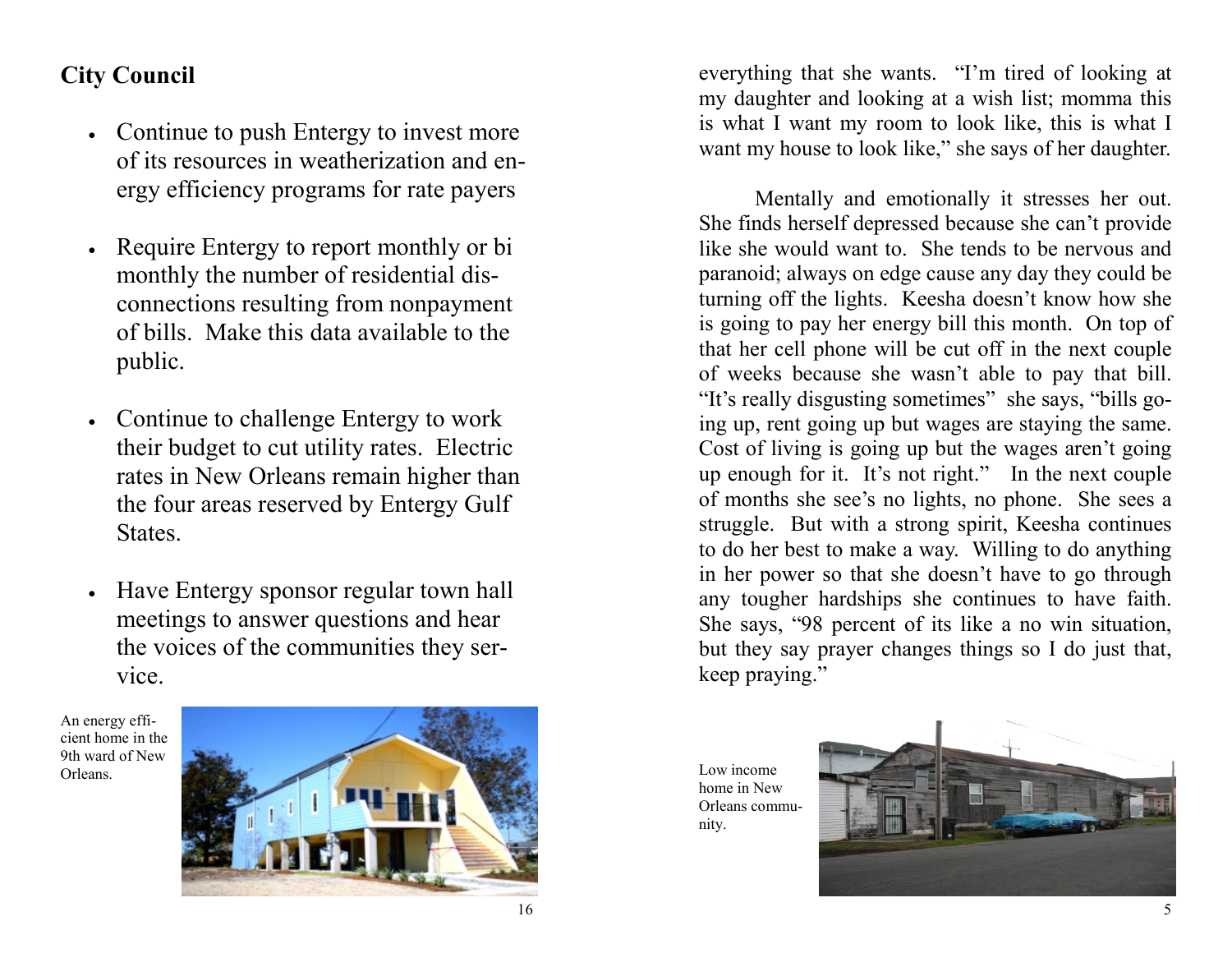Lionel Baskins is not a stranger to hard work. In his younger years, with an absent mother in his children's lives, Lionel was left to raise his sons, working three jobs to support them. Now at 55 years of age, Lionel is still a giving man. His loving heart and passion for helping people makes him a special person to the community. He is very active in the community, currently working as the official vocal musical instructor of the New Orleans Recreational Department. Well known in the community for his musical talent, he opens up his home to his nephews and kids in the neighborhood, teaching them how to play different instruments and letting them record music on his computer. He also finds time to volunteer with autistic children at a local community center.

His charity and willingness to give doesn't compensate for his lack of income and struggle to make ends meet. He lives in a two bedroom house with his 23 year old grandchild who suffers from scoliosis. He is on a fixed income through SSI, receiving \$700 a month. His rent is fairly low at \$100 a month but his energy bill runs him between \$300 to \$350 monthly, taking about half of his income. He only receives \$19 in food stamps for each month which is a step up from the ten dollars he was receiving in the past years. With his food stamps he usually buys bread, grits and milk so that he knows that he can at least have a meal that lasts. In order to get around, the bus picks him up, so transportation runs him about \$112 a month. With these expenses, along with others, Lionel just has enough income to make ends meet. "Money is tight, the economy is so tight" Lionel explains.

 In 1995 one of Lionel sons passed away. Soon after, Lionel formed very bad hypertension which caused complications in his eyes. He soon became blind. Although blind he continued working as a music instructor in the school system until that was suddenly ended due to the disaster of hurricane Katrina. After the storm he came back and like many, attempted to restart his life. In order to keep his health, Lionel takes 15 pills per day. He suffers from kidney failure and must go through dialysis two times a week. He also takes daily in-

### Congressional Leaders

- Look and work for funds to assist low income landlords to make their rental units energy efficient.
- Provide emergency utilities assistant funds in the case of natural disasters such as Katrina and Gustav.
- Maintain LIHEAP funding at high rates and look for more funding that can be allocated to more local organizations for utilities assistance.

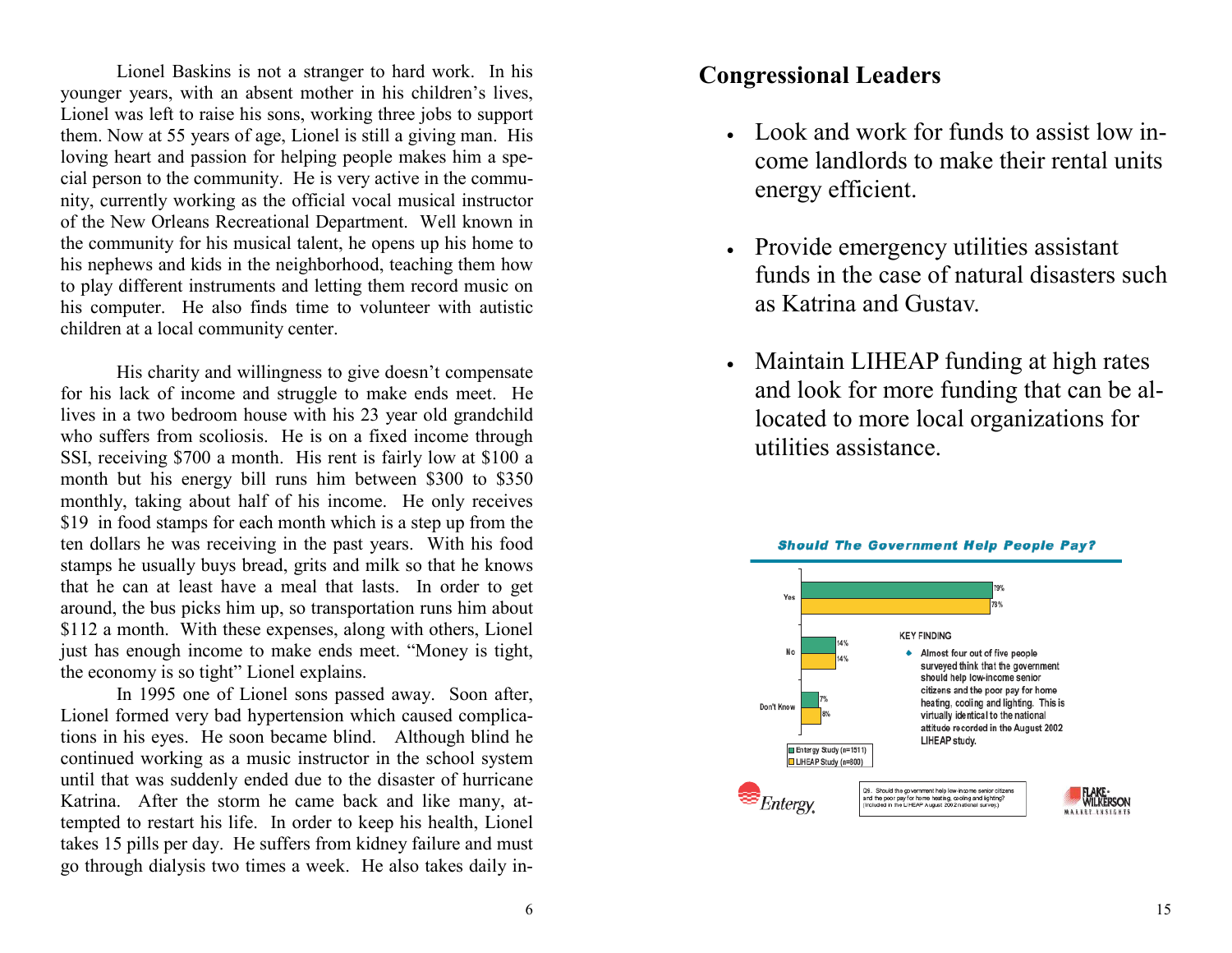# Recommendations

sulin shots for his diabetes.

In times of crisis, when money has to be spent on emergency needs it is impossible to account for basic necessities. Such was the case in mid September when Hurricane Gustav made an unfriendly visit to New Orleans. Lionel was forced to evacuate under horrible traveling and living conditions. He was told that they would be traveling to Arkansas but ending up in an old church in Tennessee sleeping on the cold floor and spending the little money that he had on appropriate foods for diabetes and medicine for his sick children. A week later he returned to New Orleans without any money for bills or rent. His family and friends struggle to help Lionel being his source of help when times get rough. He states, "If I didn't have my family and friends it would be much harder." The high energy bills and the struggle to pay them become a burden for Lionel, leaving him disgusted and angry at times. Lionel tries to adjust to the high cost of living but it leaves him with very little to meet basic needs.

 Although times are tough he tries to make do with what he has. "When I don't have, I just don't have; might not be able to eat a steak everyday, but I make do with what I have." He continues to volunteer his time to other people, even when he isn't sure how some of his bills will be paid. Lionel is a servant in his community and works as hard as he can, but still finds himself in the midst of a struggle to maintain daily needs. As many people have, he has accepted his situation as his struggle to live and is doing his all to make the best of it.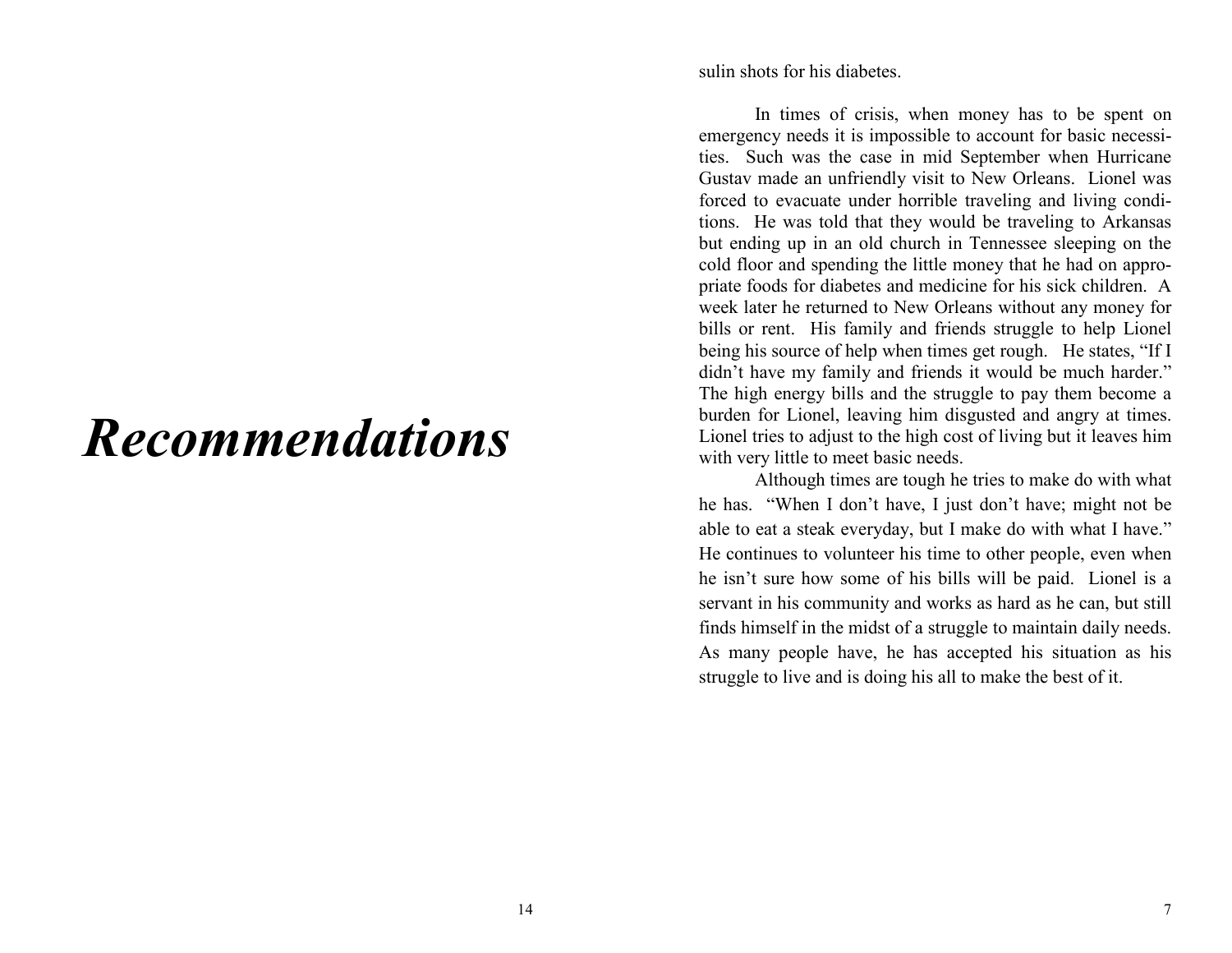Sylvania Moore is a 39 year old woman born and raised in the great city of New Orleans. She is a single mother of a growing 11 year old daughter and a 19 year old son who has dreams of going to college. As with many people, Hurricane Katrina put a damper on her financial situation where her income went down and expenses increased. Before Katrina, Sylvania never was late paying bills or rent but now, due to the devastating storm, she sometimes has to hold off on current bills until the next pay period. When she came back from Katrina she was homeless. She was fortunate enough to get in the Hope House transitional program, where they provided housing for people with children for periods up to 9 months. She was able to work, save up money and get her own place. Getting into a home was a great battle to overcome but she soon encountered her new battle of keeping up with the high cost of living when the income doesn't always match.

Sylvia says her biggest struggles are her rent and high light bills. "When you have money to do one thing, then the other thing becomes more important so it's a struggle," she says. She works as a cook at a local restaurant here in New Orleans. Sylvia finds herself constantly fighting for hours, trying to get at least 40 a week, but a lot of the time those hours get cut. She says that she has to "tough it out" and wait until time presents itself so that she can make her 40 hours again. Her checks come out to \$700 bi weekly but sometimes only \$400. Her energy bill used to run her around \$200 a month, but with the help of Hope House and some helpful hints, her bill has gone down to around \$92 a month. Her rent is \$657 a month which is sometimes hard for her to pay. But it is her first priority because she has to make sure that there is somewhere for her and children to lay their heads. When utilities come around she has to make a conscious effort to see what money she has and pay them accordingly. If she doesn't have the money she has to wait until her next check, forcing her to pay the bill late and pay the late fees that accumulate. When times get like that, as they often do, she tries to reach out to organizations like Hope House who help assist people who are weatherize their homes and buy energy efficient appliances. They may know that these actions would save them money in the long term, but they don't have the resources to invest in many energy saving techniques.

### Environmental Concerns

High utility bills are not the only reasons for taking control of our use of energy. Scientists are gravely concerned that are high and inefficient use of energy has very negative effects on nature and the planet. The massive production of carbon dioxide, a product of increased use of oil, gas, and coal in the production of electricity and gasoline, is causing our planet to heat up.

This heating up of our atmosphere causes us to use even more energy and money to keep cool. But it also affects the weather, leading to more and more powerful storms; growing seasons and crop production; sea levels and coastal land loss; sea life and the availability and price of fish, shrimp, oysters, etc.

By using energy more efficiently and by not using energy pointlessly, we can not only cut our utility bills, but we can improve our own health and the health ofour planet.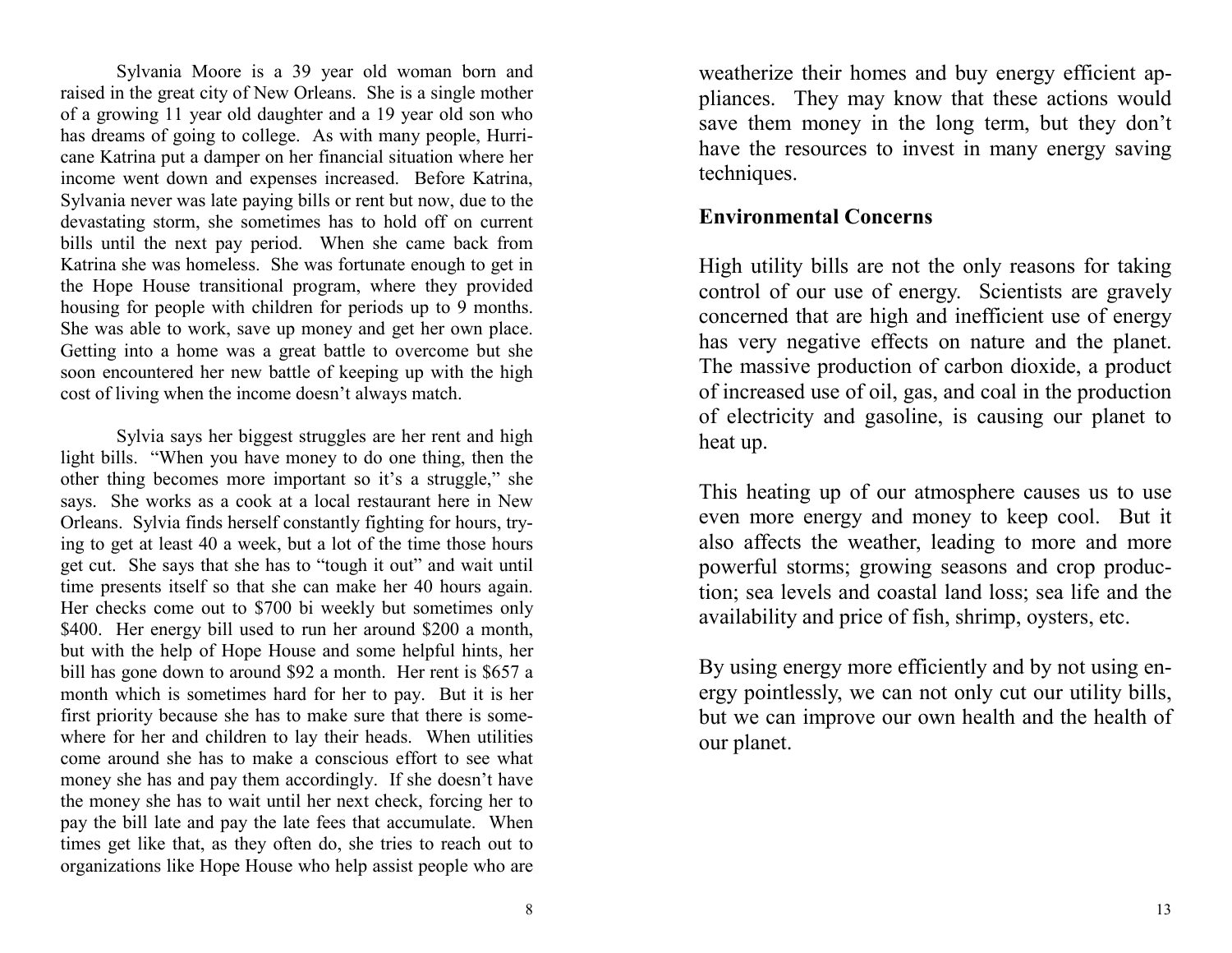Many elderly and disabled people on very modest, often fixed incomes simply can't take effective action to lower their utility bills. They don't have the resources to hire someone to do things for them, and they are physically unable to do it themselves. Family and neighbors sometimes help people in this situation, but many seniors and disabled people don't have people who can offer this kind of assistance.

Many children, as well as adults, suffer from respiratory diseases like asthma. They often cannot deal with high, humid conditions in their homes. To avoid asthmatic attacks, they need cooler, less humid conditions during the warmer months. Many, however, cannot afford to do so. Too frequently, they show up at doctor's offices and emergency rooms

Many very low-income households rent from landlords. They seek housing they can afford, and the housing that they can afford is often old, poorly maintained, lacking insulation and weatherization - basically energy inefficient. Landlords often see no economic incentive for making their low-income rental units energy efficient, since tenants really cannot afford to pay a higher rent. Renters in this situation have neither the money nor the legal right to make significant energy efficiency upgrades in their homes. So, while they may have rents that they can manage to pay, their utility bills are often significantly higher than they can afford.

Very low income homeowners are in a similar situation. They do not have the financial resources to

having problems paying their utilities; if not she just tries to make it work.

The overall struggle to make ends meet and keep up with bills is extremely stressful for her. She finds herself worrying all the time about lights, rent and food. Like many others, she battles with the fact that there isn't any time available to just be free, have fun and relax. She lives her life to pay her bills and make sure there is a home to come to with lights and heat that works. "There is no leisure," Sylvania explains, "You just work to pay bills and if you have any little money after, then you may try to treat yourself every now and then but you're scared to do that cause you never know what will or can happen." The struggle continues for her and for people like her here in New Orleans and all over the country.



#### **More Or Less Difficult To Pay Utility Bills Today?**